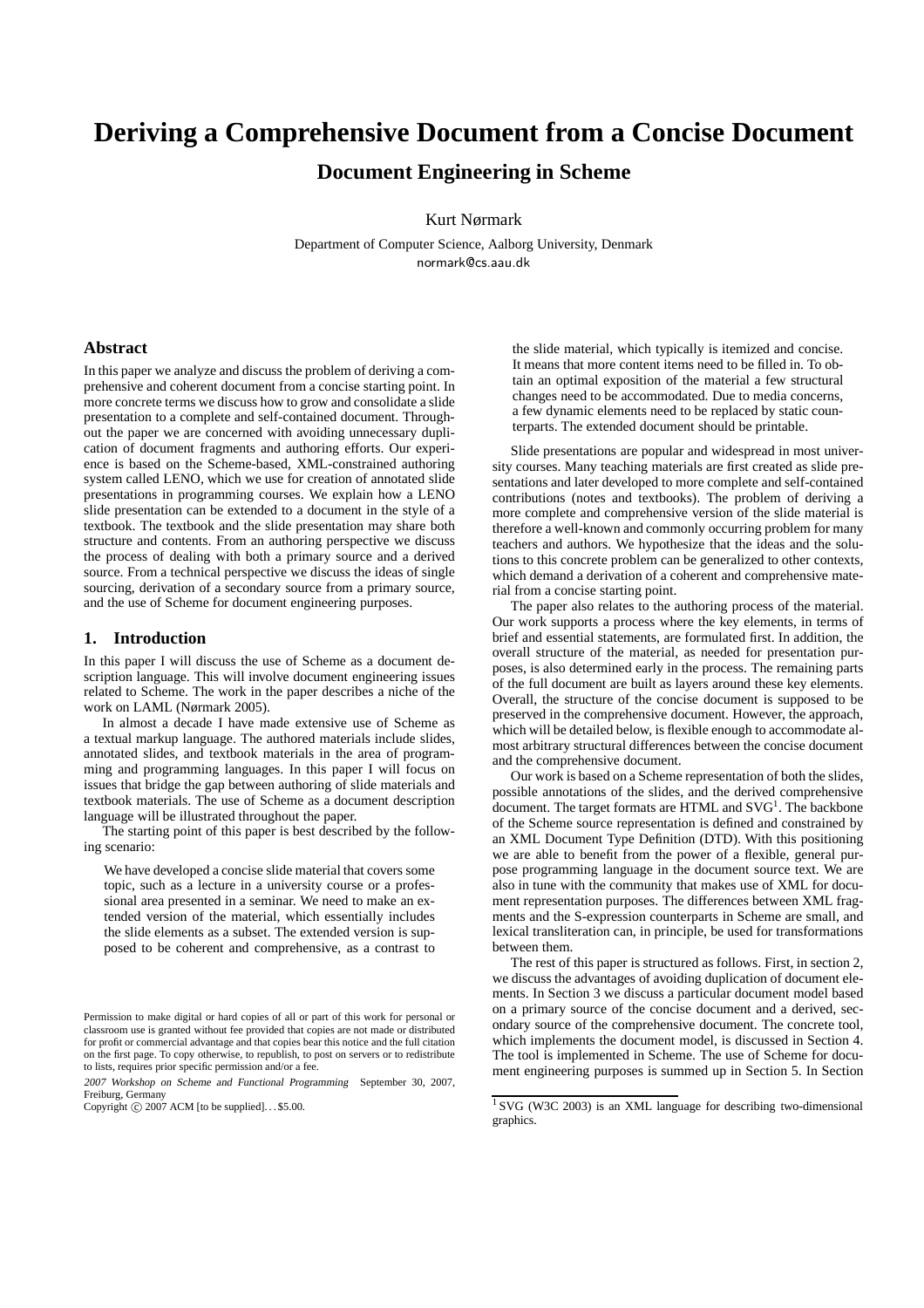6 we discuss the current work relative to similar work. The conclusions are drawn in Section 7.

### **2. Authoring without duplication**

The handling of a non-trivial teaching material, and the management process involved during the lifetime of such a material, typically involves a variety of duplicated elements and efforts. In this section we will discuss these problems at a general level.

Consider the following examples of duplications:

- 1. Document fragments which both exist inside and outside the material (such as external images, tables, and computer source programs).
- 2. Document fragments which occur at two or more different places in the material.
- 3. Full and abridged versions of the material (such as a coverage of a curriculum in many or just a few lectures).
- 4. A number of different, but temporally identical editions of the material (such as a web version, a CD version, a version that can be downloaded, and a printable version).
- 5. A number of temporally different versions of the material (such as versions related to each year a given course is offered).

My personal experience stems from authoring of slides, notes, and textbook materials about computer programming. A material about Functional Programming in Scheme may serve as an example (Nørmark 2003c). The most recent example is a teaching material about object-oriented programming in C# (Nørmark 2007b), which currently is in active development. I have found it attractive to include program source files by *transclusion* (Kolbitsch and Maurer 2006), superficially following the ideas of Ted Nelson (Nelson 1995). With this solution the teaching material is updated<sup>2</sup> whenever the source programs are updated. Transclusion should be seen as an alternative to manual pasting of program copies into the document.

Some key parts of the material may appear more than once in the material. If these parts are duplicated at the source level, it is difficult to keep the material consistent and up-to-date during the lifetime of the document. On several occasions I had to give short versions of the courses, where only a subset of the material was directly and explicitly exposed. In the starting point it is easy to make a copy and hereby to edit an abridged version, but it is very difficult to keep both the full and short version consistent with each other subsequently.

Overall, the tendency of avoiding both small-scale and largescale content overlaps has been crucial for the quality of the material. The amount of inconsistencies can be reduced if a single source is responsible for multiple appearances of some detail. If, for instance, the teaching material exposes a C source program it is in most situations<sup>3</sup> essential that the latest and most up-to-date version of the program is being exposed. In addition, avoiding content overlaps in the document source has a positive impact on the efficiency of the authoring process.

The primary challenge discussed in this paper is to manage a concise (slide) version and a more comprehensive (textbook) version of the same material in relation to each other. The amount of overlap between these versions is massive, and therefore it is crucial to avoid unnecessary duplication of document elements and authoring efforts. However, the potential difference between the concise and the comprehensive version is large enough to challenge or disable traditional single sourcing approaches (see Section 6). In the next section we will explain the document model we have developed, and in Section 4 we will discuss our concrete solutions in Scheme with the LENO system.

#### **3. Primary and secondary sources**

Our work is based on a two-level document model called the PriSec model (the primary/secondary source model). The PriSec model has been created as part of our work on the LENO system. In the model, the concise document, corresponding to the slide presentation, is represented by a *primary source*. The primary source contains those elements, which are relevant and necessary at the slide level. In addition, the primary source may hold annotations which are tightly connected to the individual elements. The primary source is structured according to the needs and use of the concise documents (typically a number of individual pages, each with a limited amount of information).

In the PriSec model, the comprehensive document is represented by a *secondary source*. The comprehensive document may, for instance, be structured as a textbook, in terms of of chapters, sections, and subsections with use of figures, tables, etc. In order to minimize the amount of duplication, as discussed in Section 2, those elements of the concise document that also appear in the comprehensive document are represented as references from the comprehensive document to the concise document. Additional content elements can be added to the secondary source. This organization of the two documents relative to each other is illustrated in Figure 1.

In the figure, there are 12 primary elements  $pe_1$ ,  $pe_2$ , ...  $pe_{12}$ structured in four sequential units (slide pages). There are 13 secondary elements structured in two sequential units (article or book chapters). Of the 13 secondary elements 8 are references to the primary elements, and 5 are contents elements that contribute only to the comprehensive document. Some primary elements ( $pe_4$ ,  $pe_6$ ,  $pe_8$ ,  $pe_{10}$ , and  $pe_{11}$ ) are not part of the comprehensive document. A single primary element  $(pe<sub>5</sub>)$  appears twice in the comprehensive document. The ordering of the primary elements in the comprehensive document is pe<sub>1</sub>, pe<sub>2</sub>, pe<sub>3</sub>, pe<sub>7</sub>, pe<sub>5</sub>, pe<sub>9</sub>, pe<sub>12</sub>, and pe<sub>5</sub>.

With this organization of the primary and secondary sources, the freedom of composing the comprehensive document by means of references to the elements of the primary source is evident. The existing elements from the primary source may be thought of as building blocks of the secondary source. The order of appearance of the elements in the comprehensive document can be controlled freely. Some elements from the primary source can be eliminated, and others may be duplicated if needed.

The consistency between the primary source and the secondary source is seen as the major challenge in the application of the PriSec model. In the starting point, it is necessary to produce the secondary source, with a potentially large amount of references to elements in the primary source. During the authoring process both the primary and secondary sources evolve. If a new element is added to the primary source it may be appropriate to update the secondary source accordingly. If an existing element is deleted from the primary source, and if this element is referenced from the secondary source, measures need to be taken. If the primary source is reorganized care must be taken to keep the references between the two sources intact. In Section 4 we will discuss our solutions to these problems in the context of the LENO system.

## **4. The LENO solution**

LENO is a tool for authoring of LEcture NOtes (Nørmark 2003a,b), primarily in the area of computer science, and with special empha-

<sup>2</sup> Depending on the propagation strategy, the actual updating may be instantaneous, or it may depend on some action (processing) to be initiated by the author.

<sup>&</sup>lt;sup>3</sup> In rare situations, where we for instance address an early version of a program, we may want to prevent propagation of the most recent version.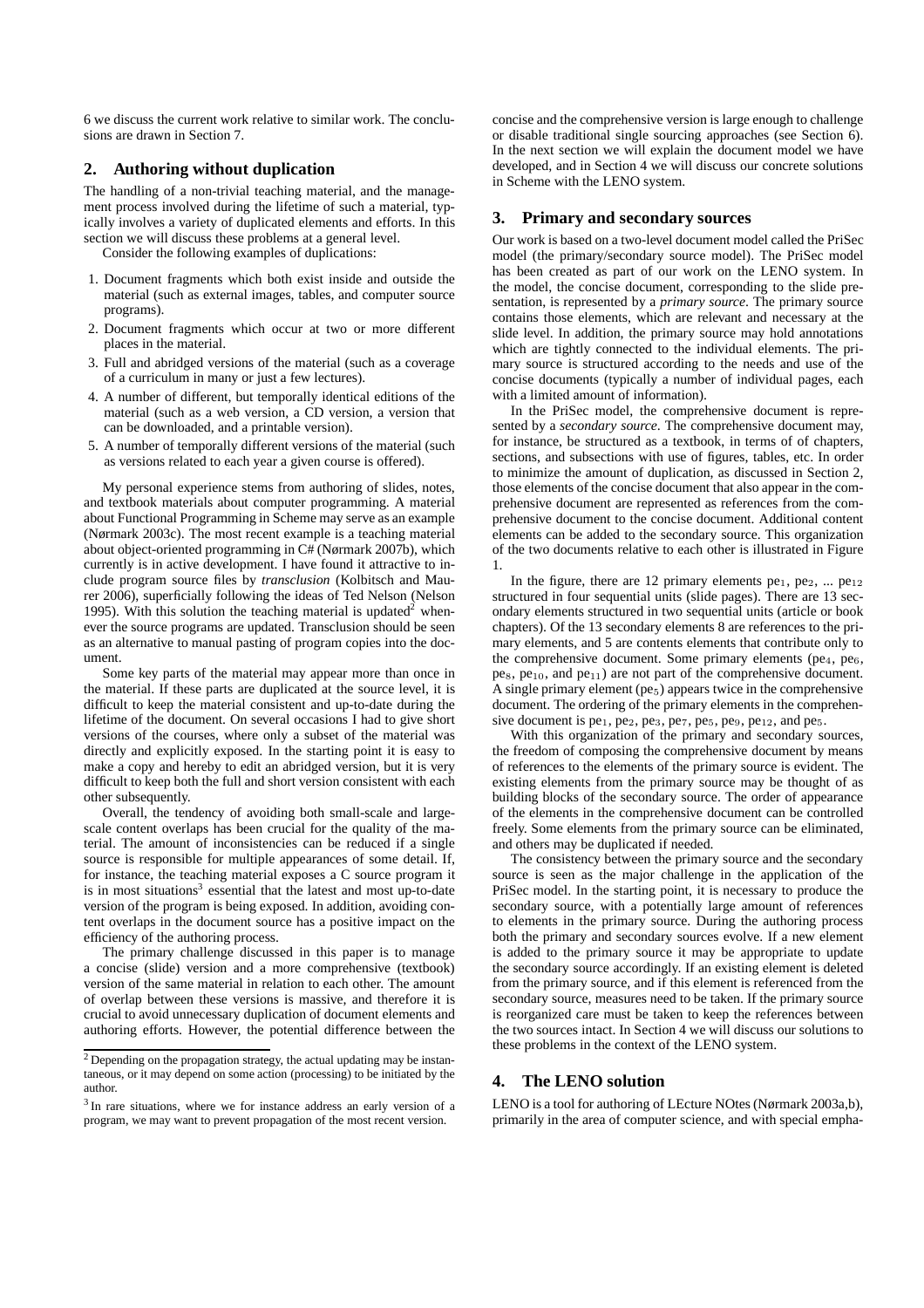

Figure 1: The primary and secondary sources together with the references from the secondary source to the primary source.

sis on the need in programming courses. In a LENO context, the concept of *lecture notes* covers the spectrum from a naked set of slides, via text/voice annotated slides, to more complete teaching materials in the style of a textbook. As a matter of LENO terminology, a material in the style of a textbook is represented as a sequence of *themes* at the authoring level, and presented as a sequence of *chapters* at the level of the end-user.

LENO is based on two XML languages both of which are defined by XML Document Type Definitions, DTDs (W3C 1998). We have used an authoring approach where the XML documents are actually written as expressions in the programming language Scheme (Kelsey et al. 1998). The connection between the XML level and the Scheme level is defined via the LAML system (Nørmark 2007d). LAML, and the mirroring of XML in Scheme, is well-documented in another paper (Nørmark 2005). The LENO author writes the documents in a text editor. In case Emacs is used, the author is supported by a number of editing commands and templates that can be accessed via the Emacs menu system. The authored text must be a sequence of Scheme expressions. When the Scheme expressions are evaluated the target format of the material is produced.

We use the term *programmatic authoring* for document authoring in the context of a programming language (Nørmark 2002). Programmatic authoring is a powerful approach. The main reason is that many instances of document complexities can be encapsulated in functional or procedural abstractions. In addition, many tedious authoring tasks can be dealt with programmatically in the document source text. Due to "clutter" and involved syntax, programmatic authoring is not within reach in mainstream programming languages (such as in languages with syntax derived from C).

To keep the discussion at a concrete and tangible level we have written a primary source of a few demo slides. In addition, we have written a secondary source of a slightly more comprehensive version of the demo material. The Scheme documents, which represent the primary and secondary sources, are shown in Appendix A. The generated materials, as well as the document sources, can be accessed from an accompanying web page (Nørmark 2007c).<sup>4</sup> It may be instructive to compare the sources in Appendix A with the generated HTML pages. Throughout the rest of this section we will illustrate our points with excerpts from the documents in Appendix A.

#### **4.1 The LENO source forms**

The primary source of a simple slide presentation is shown in Appendix A.1. As it appears, a LENO presentation is structured as a leno-front-matters clause with a large number of attributes, followed by a number of note-pages surrounded by begin-notes and end-notes. Each note-page contains elements such as point, items, concept-list, etc. LENO supports 38 different kinds of immediate constituents of note pages. When the document is processed by the LENO tool, a large number of interlinked HTML and SVG pages are generated.

<sup>4</sup> Use the URL http://www.cs.aau.dk/∼normark/cc.html to access the accompanying web resources of this paper.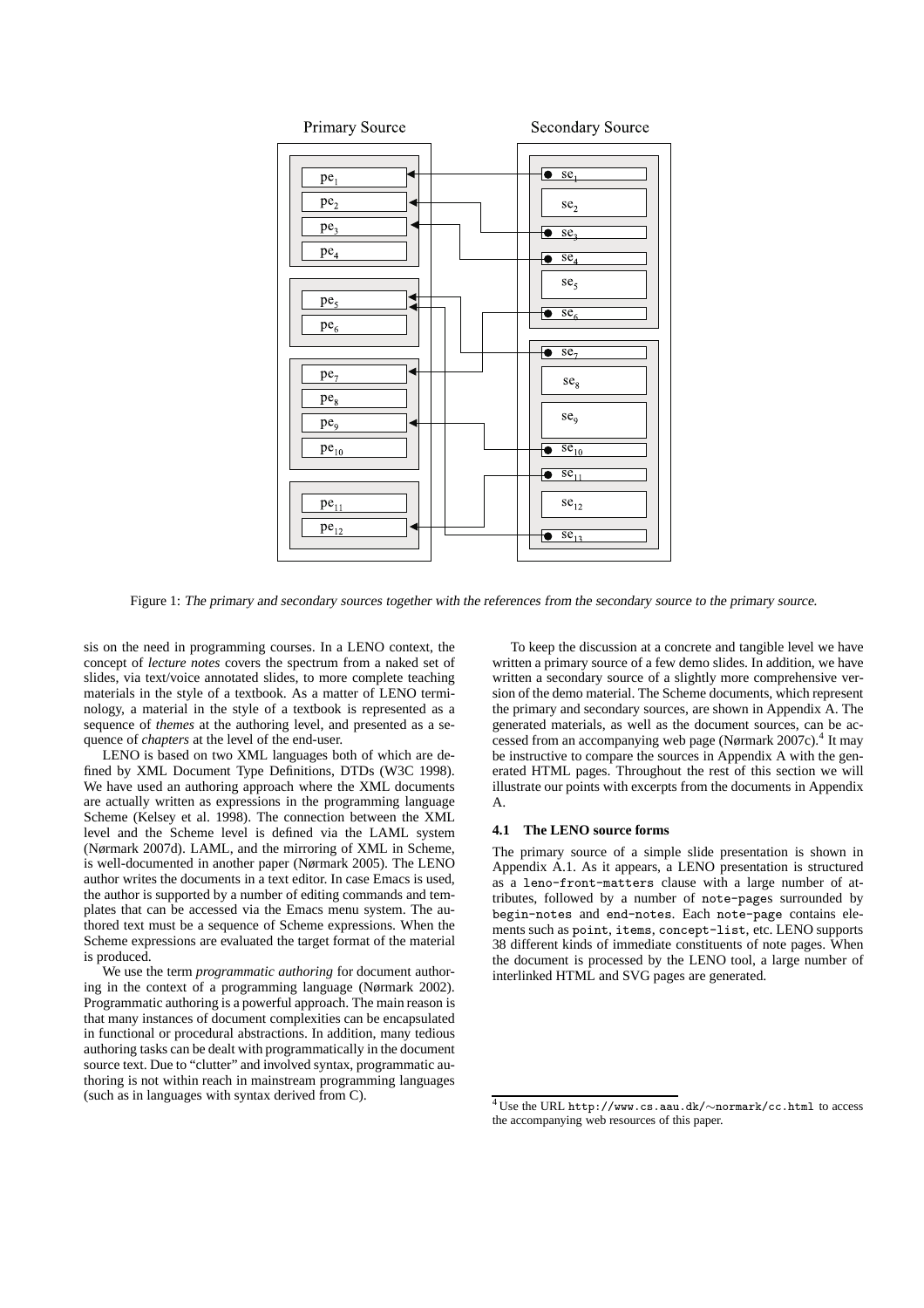The following shows a document fragment that represents a single note page in the primary source:<sup>5</sup>

```
(note-page 'id "intro"
   (title (main-text "Introduction"))
   (point 'id "pt1"
    (main-text
     "This paper is about..."))
   (items 'id "it1"
    (item (main-text "Outline:")
     (items (item (main-text "Model"))
             (item (main-text "The LENO system"))
             (item (main-text "Conclusions"))))
  \rightarrow\lambda
```
Note pages appear in the context of a given lecture, which has assigned a unique lecture id. A note page has an id of its own, which must be unique within a lecture. In addition, most note page subelements have ids that are unique within a single note page.

When the primary source is processed by LENO, the tool is able to automatically *derive* an initial, secondary source from the primary source. The secondary source represents the LENO themes. In the starting point each theme corresponds to a subsequence of slides, which are separated by section-title elements in the primary source. In the primary source document shown in Appendix A.1 there are three note pages with section-titles, and therefore there are three themes in the initial derived document, as shown in Appendix A.2.

The derivation of the secondary source is controlled by the front matters attribute theme-source in the primary source. (If the value of this attribute is "new" a new secondary source is derived and written to a new file in a template directory. The value "delta" is used for derivation of a delta source, see Section 4.3). The substance of the secondary document is made up by leno-element references to note page constituent elements. Almost all kinds of note page constituents (such as itemized lists, points, images, source program listings, concept lists, and syntax diagrams) can be addressed from the secondary source. In the comprehensive material we use itemized list (from the concise document) for overview and summary purposes. The following is a typical excerpt of the derived secondary source.

```
(theme 'id "intro-sec"
  (leno-element 'lecture-id "demo" 'page-id "intro-sec"
    'element-type "section-title" 'element-number "1" )
  (leno-element 'lecture-id "demo" 'page-id "intro"
    'element-type "title" 'element-number "1" )
  (leno-element 'lecture-id "demo" 'page-id "intro"
    'element-type "point" 'element-id "pt1" )
  (leno-element 'lecture-id "demo" 'page-id "leno-prim"
    'element-type "items" 'element-id "it1" )
 ; ...
\lambda
```
The first leno-element shown above initiates a new chapter, and the second initiates a new section of the chapter. The third and fourth leno-element contribute to the contents of the new section in terms of a short statement (a point) and an itemized list. The leno-elements address elements from the primary source with use of lecture-id and page-id attributes. Some LENO elements use in addition the element-id and, redundantly, the element-type attributes. Others use the element-number attribute instead of element-id in the meaning of element number  $n$  of type "title", for instance. (Notice in this context that only one title element is allowed in each note page. Therefore there is no need to have a unique id of the note page title element).

Using the automatically derived secondary source as a starting point, the author of the comprehensive material is assumed to add more contents. This is typically done by adding theme-text clauses to a theme, as siblings to the leno-element clauses, and with the purpose of adding "raw text" to the secondary source. In addition, the author may reorganize the leno-elements arbitrarily. Also, new themes may be added and existing themes may be deleted. The ordering of leno-elements within a theme clause may be changed, some leno-elements may be eliminated, and others may be duplicated. Elimination of a leno-element from the secondary source can in principle be done by deleting it. However, for the sake of consistency management (see below) elimination should be done by adding a drop attribute to the leno-element with the value "true".

### **4.2 Cross-references**

As part of theme-text clauses it is often relevant to make a *crossreference* to another location in the comprehensive document. If we, for instance, want to include a reference to a presentation of a source program in the comprehensive document, we may aggregate an identification of the target in terms of the name of the theme source file name, the id of the theme clause in the secondary file, the ids of the primary source lecture and note page which contain the source-program element, the type of the target element (here a "source-program"), and the unique id of the element within the note page. The aggregation is represented as a Scheme expression  $6$ , which generates an HTML a anchor element with a suitable href value. The following is an example of a reference clause in a LENO secondary source:

```
(ref "structures_themes-linked-sec" "structures"
    "list-fu" "source-program" "sp1")
```
It is error prone to type such clauses directly, as text. Therefore, there are two alternative ways to create a ref form. If a LENO theme is generated in a special author mode, the ref clause of each element can be reached from the browser. (The ref clauses are represented together, in an internal HTML page). As another possibility, if Emacs is used as the authoring tool, the editor can aggregate a ref clause from the similar target leno-element clause, using the make-theme-ref editor command. Subsequent use of another editor command, insert-theme-ref, inserts the aggregated ref clause.

The comprehensive document can be presented either as hypertext (HTML) or as text suitable for printing (PDF). In the hypertext version the cross-references as well as references to other parts of the LENO material are rendered as anchored links. In the printable version the cross-references are rendered as numbered entities, such as "Chapter 3", "Section 3.1", and "Figure 3.2". Other kinds of document cross-references are eliminated in the printable version.

#### **4.3 Consistency issues**

As already discussed in Section 3, the major challenge of dealing with both a primary and a secondary document source is the problem of keeping them mutually consistent during the life time of the

<sup>5</sup> A symbol represents an XML *attribute name*. The symbol must followed by a string (or a value that can be converted to a string), which represents an *attribute value*.

<sup>6</sup> Alternatively we could have extended the LENO XML theme language to accommodate cross-references. However, the keyword style of XML parameter passing is more bulky than native positional parameter passing of Scheme functions. This is the reason behind the design of the ref form.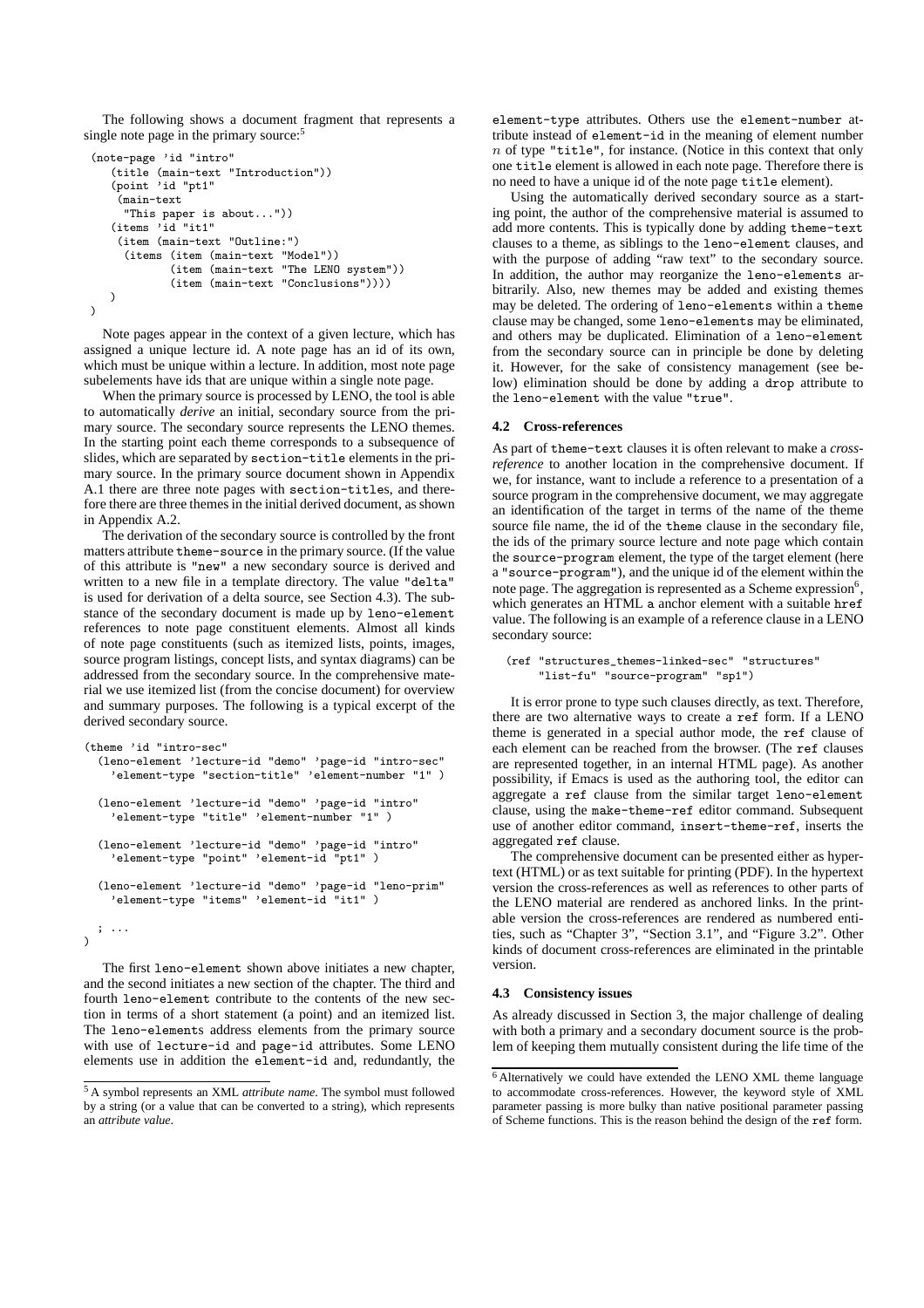

Figure 2: An overview of the editing and derivation of primary and secondary sources.

material. As a typical scenario, the concise slide document, represented by the primary source, is updated through a multitude of modifications. Without specialized tool support it is very difficult to manage the corresponding updates of the comprehensive, textbook document. This is especially the case if the updating of the comprehensive document is done days or weeks after the updating of the concise document. Figure 2 shows a scenario of the temporal development of both sources. In the figure we distinguish between manual editing, manual consistency management, and automatic derivations (see the legend of the figure).

It is not realistic to go for an automatic updating of the secondary source, because only the author can sort out the implications of the changes to the concise document. The solution in LENO is to automatically derive a new secondary *delta source*, similar to the original derivation, in which the new elements in the concise document are clearly marked in the secondary source. Technically, this is done by identifying those elements of the primary source which are not represented somewhere as leno-elements in the existing secondary source. It should be noticed that leno-elements that are dropped in the secondary source will not be rediscovered, and not marked as new, relative to the primary source. (In contrast, leno-elements that are physically deleted from the secondary source will be marked as new elements in subsequent delta sources). The author of the secondary source can now manually merge the existing secondary source and the secondary delta source, and hereby effectuate the updating of the comprehensive document. Typically, this updating process also affects the existing theme-text elements, and it may call for adding new theme-text elements as well.

Reorganizations of the primary source do not harm the secondary source, as long as the identities of lectures, note pages, and note page subelements are not affected.<sup>7</sup> Deletions of note pages or note page constituents from the primary source should be done by marking these as deleted (lazy deletion, by use of drop attributes). Actual deletions of note pages, or constituents of note pages, may cause dangling references in the secondary source. A lazily deleted page or a lazily delete page constituent is still internally available, and it can be addressed from the secondary source.

It is sometimes necessary to modify the wording of the print version in relation to the wording of the hypertext version. Such variations are accomplished by use of conditionals (if or cond) of the Scheme programming language.

Taken all together, the LENO solution to the consistency problem requires a great deal of work. We find, however, that this work is unavoidable due to the individual sequencing of the concise document and the comprehensive document. The LENO solution helps the author to keep an overview of the changes, and it makes it realistic to update the secondary source with use of fragments from the secondary delta source.

The granularity of reuse has together with the granulariy of consistency management been chosen as that of the note page constituents of the primary source. Recall that a typical note page constituent is an itemized list, a point in terms of a single emphasized statement, an image, a source program, or an exercise. The arguments behind this choice are the following:

- The individual note page constituents make up the structural units, which reflects a natural and conceptual decomposition of the primary source.
- The individual note page constituents are identifiable and addressable, and therefore they are easy and attractive to reuse.
- An individual note page constituent is conceived as a unit, which typically should appear in its totality.

In principle, the granularity could have been either larger or smaller. In one extreme, the secondary document could be created as a copy of the primary document, extended with additional contents, and subsequently managed by general version control and diff tools in relation to the primary document. This would be an unstructured and low-level approach. In the other extreme, individual atoms (such as textual characters) of the primary document could be reused from the secondary document. It would, however, be difficult and convoluted to provide for addressing of such small units.

#### **4.4 Post processing**

We post process the print version of the HTML document in an interactive word processor (Microsoft Word). The most important

<sup>7</sup> Unfortunately, a reorganization that moves a primary element from one note-page to another does affect the identity of the element, as addressed from the secondary source. In the current version of the system it is therefore tedious to deal with such reorganizations.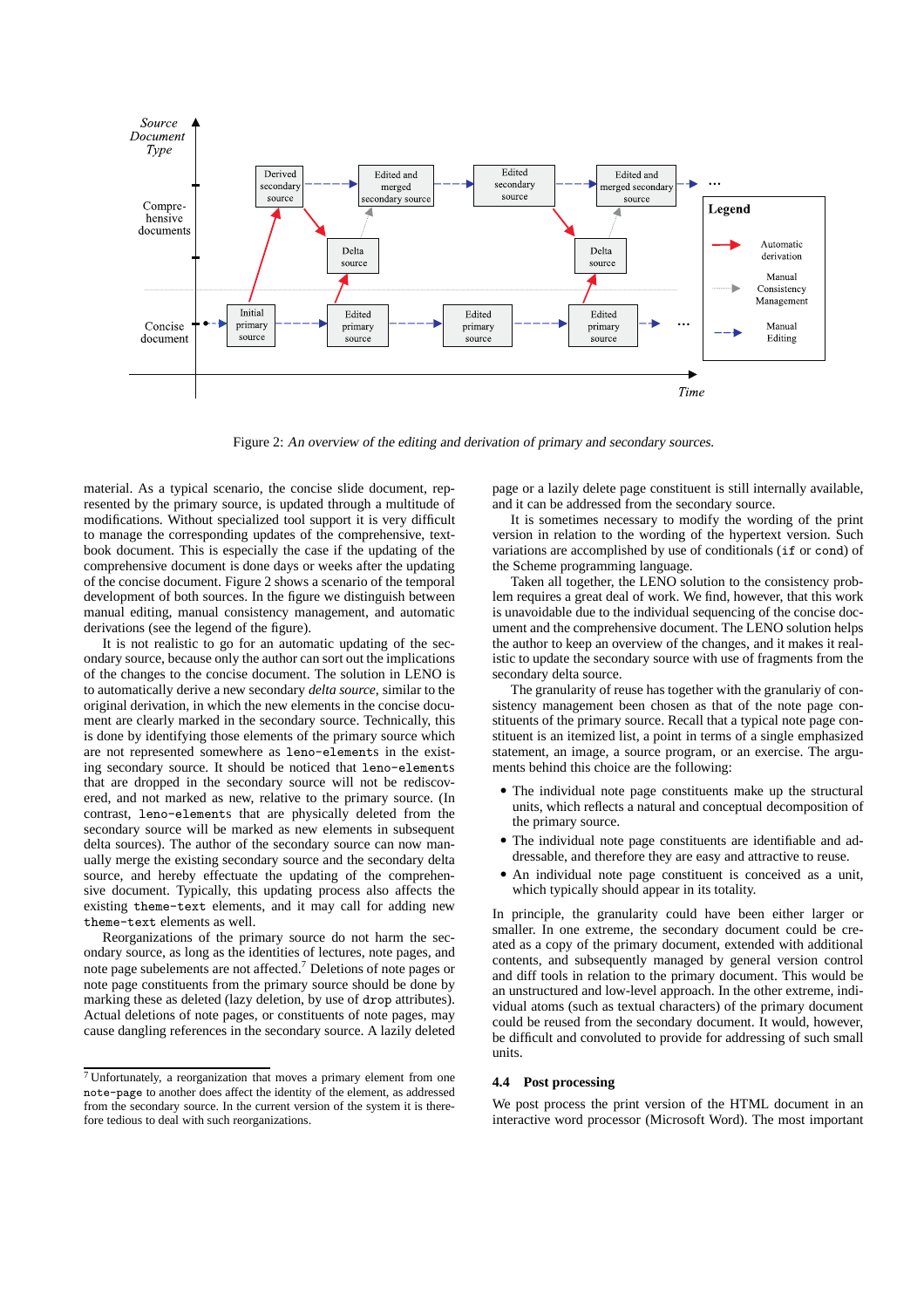concern in this process is page breaking (which is tricky and difficult to deal with in batch processing mode). In addition we add details such as page numbers. Finally, a PDF version of the Word document is generated using a PDF generator, such as the tool called *PDF Creator*. As an alternative to interactive use of an interactive word processor, we could have used XSL-FO (W3C 2000) for a description of the printable version. With this approach, an XSL batch processing tool (such as the Apache FOP processor) could be use to obtain a PDF document. It is a long term goal of the work with LENO to support PDF creation via XSL-FO.

## **5. Document Engineering in Scheme**

In the work presented in this paper the Scheme programming language serves several different purposes:

- 1. Scheme is used as a text processing language.
- 2. Scheme is used as an image processing language.
- 3. Scheme is used as a host of several XML languages, most notable the primary and secondary source languages of LENO.
- 4. Scheme is used for abstraction of document details, which we want to encapsulate and hide in the document sources.
- 5. Scheme is used as the implementation language of the tool, which transforms the primary and secondary sources to the target formats.

We will now discuss each of the purposes in turn.

**Ad 1. Scheme as a text processing language**. First and foremost, it may be asked if it is reasonable to write large amounts of text—with markup—as Scheme expressions. In such text, unbroken pieces of textual contents are represented as string literals.

Based on my experience, it *is* reasonable and profitable to use Scheme for text processing purposes. The primary key to success seems to be good editor support for embedding of textual selections in Scheme forms, splitting of a string in substrings, opening of a new form with initial empty content, nesting of forms in other forms, and cleaning up of messy markup. Over the years we have developed very helpful Emacs editor commands for these purposes. These commands are applicable in LENO and in other contexts where Scheme is used for programmatic authoring.

**Ad 2. Scheme as an image processing language**. Teaching materials contain both text and images. It is disruptive for the author to create text and images in two different editors. Therefore we create most graphical illustrations in SVG, on a textual basis.<sup>8</sup> Like the LENO XML languages and XHTML, SVG is mirrored in Scheme. As a consequence, SVG images can be authored as Scheme expressions, and they can be inlined in the primary LENO source document. It is our experience that most of our illustrations are graph structures (in terms of nodes and edges) occasionally in some relaxed meaning. We have created a graph library extension of SVG (Nørmark 2007a), which we currently use for a teaching material about object-oriented programming in C# (Nørmark 2007b). In the target documents we most often transform SVG to a more accessible format, such as PNG (by use of the Apache Batik SVG toolkit).

**Ad 3. Scheme as a host of XML**. There exist several different ways to deal with XML in Scheme: SXML (Kiselyov 2002), WebIt (Bender), Scribe/Skribe (Serrano and Gallesio 2002; Serrano 2006), and LAML (Nørmark 2005). In LAML each XML element is represented by a named *mirror function*<sup>9</sup>. An expression rooted by a mirror function generates an internal syntax tree. The mirror functions have exact knowledge of possible attributes and possible document constituents. As a consequence, a Scheme expression that activates several mirror functions validates the corresponding XML document (relative to the XML DTD) when the expression is evaluated. Relative and absolute links (URLs) that appear in the expression can also be checked.

It is very important to provide for a clean and smooth XML notation in Scheme. A source form in LENO/LAML is an expression that activates named mirror functions (see Appendix A for concrete examples). Mirror functions pass and interpret the actual parameters in a special and *liberal* way (see Section 3 of (Nørmark 2005) for details). As an alternative to the LAML approach, the document source could have been a list expression, which reveals the internal AST representation. Such a representation, either dominated by list functions or quasiquotations, is at a lower level of abstraction, and therefore it typically appears to be polluted with disturbing details.

In LAML/LENO a list of XML attributes, a list of element content items, or a mixed list of attributes and element content items is automatically and recursively spliced into its context. The following three XHTML mirror expressions are equivalent:

- (a 'href "URL" "Anchor text")
- (a "Anchor text" (list 'href "URL"))
- (a (list "Anchor" (list "text"))
- (list (list 'href "URL")))

In real-life situations, the instances of list stand for specific list-valued functions. The automatic and recursive splicing means that a part a document easily can be abstracted by a list-valued function. Without systematic splicing of lists it would be necessary for the document author to deal with list-flattening. This would severely disturb the cleanliness of the source.

At the most detailed level, the handling of white spacing matters a lot. In a LENO/LAML source document there are white space in between element content items, unless explicitly suppressed. With this decision, it is not necessary to have annoying prefix or suffix white spacing in literal text strings (such as " text" or "text "). A white space suppress value, bound to an underscore, is used if two content items next to each other should appear without spread. With this convention, the two expressions (span "The end.") and (span "The" "end" \_ ".") are equivalent. The already mentioned editing commands insert most underscore symbols automatically if a string is splitted in the neighborhood of punctuation characters.

**Ad 4. Scheme for ad hoc document abstraction**. When working with textual markup, there is frequently a need for introducing ad hoc abstractions beyond the abstractions of the markup language. (In TeX and LaTeX this need can, to some degree, be remedied by TeX macros). When a document is authored in Scheme it is straightforward to write a number of auxiliary document abstraction functions in Scheme. When textual contents or XML attributes appear as parameters to such functions, it is our experience that the functions should accept parameters in the same liberal way as the mirror functions of the XML language. The higher-order function xml-in-laml-abstraction generates such a function. As an example, the definition

```
(define f
  (xml-in-laml-abstraction
    (lambda (contents attributes)
       (list contents attributes))))
```
<sup>&</sup>lt;sup>8</sup> It is a pain to switch between text and image editing environments. It may also be felt as a pain to create graphical illustrations via textual commands or markup. It would be possible to go for an integrated environment like MS Word or Powerpoint. I have used MS Powerpoint extensively through several years. The lack of abstraction mechanisms and the missing support of *authoring without duplications*, see Section 2, makes Powerpoint a poor solution to the encountered document engineering challenges.

<sup>&</sup>lt;sup>9</sup> Each named Scheme function is seen as a mirror of the corresponding XML element. Hence, the name *mirror function*.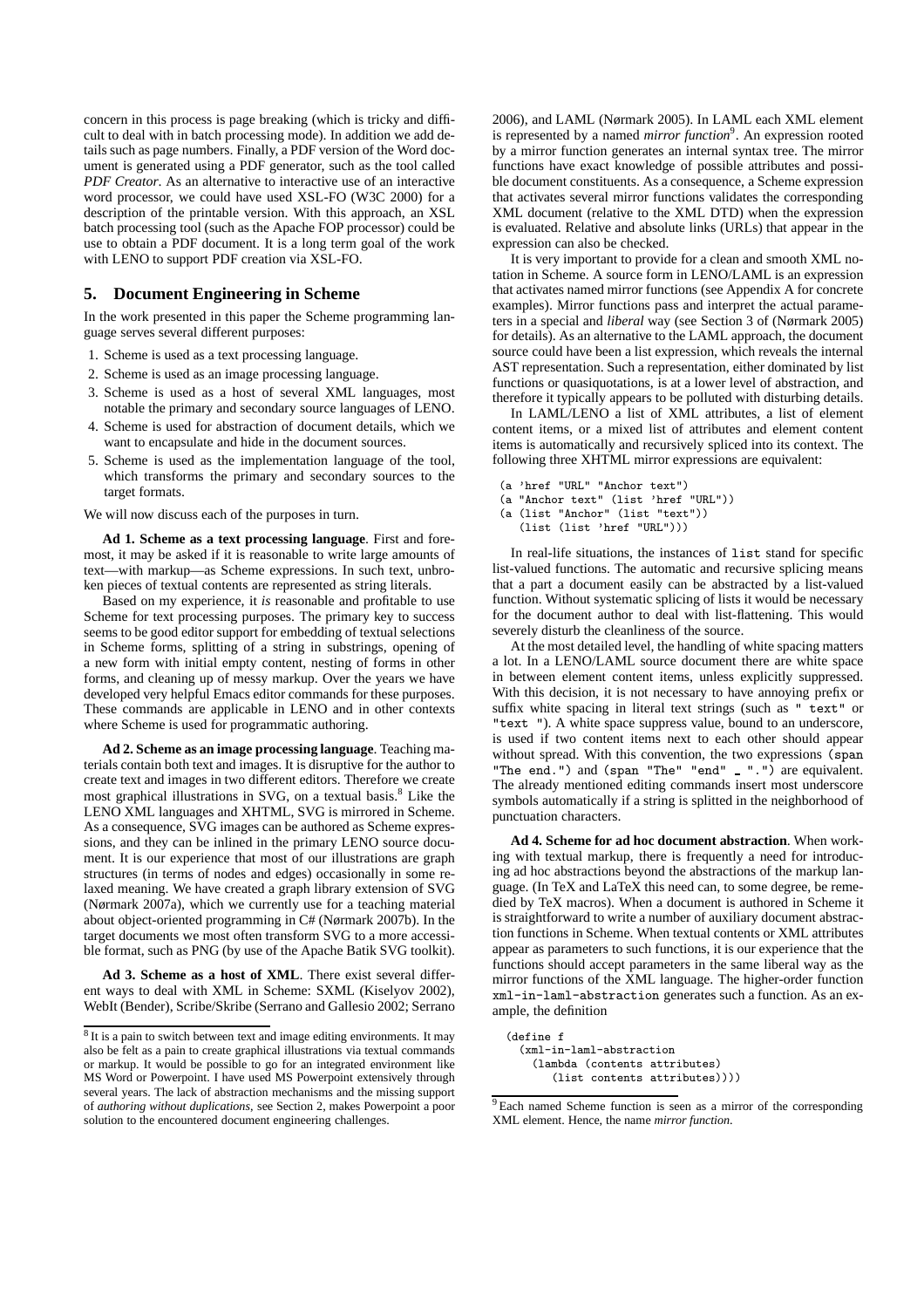binds f to a function with liberal parameter passing. (f "t" 'x  $5$  "s" 'y "6") is evaluated to the list (("t" #t "s") (x "5" y "6")) in which the first element represents the contents and the last element represents the attributes. The attributes are represented as a property list. #t represents a forced white space value.

Mixed parameter passing, as in the definition

```
(define g
  (xml-in-laml-positional-abstraction 2 1
    (lambda (x y contents attributes z)
       (list x y z contents attributes))))
```
binds g to a function in which the two first parameters and the last parameter are positional. The actual parameters in between these are interpreted in the liberal way.  $(g \ 1 \ 2 \$  "t"  $\blacksquare$  "s" 'y "6" 'x 5 3) is evaluated to (1 2 3 ("t" #f "s") (y "6" x "5")). #f represents a white space suppress value.

**Ad 5. Scheme as an implementation language**. The LENO system is implemented in Scheme. Currently, the size of the LENO system is approximately 15.000 lines of code on top of the LAML libraries. The day-to-day needs of features in the teaching materials, through almost a decade, have led to a messy implementation, and to a complex web of Scheme source files behind the LENO tool. The flat name space of R5RS Scheme and the lack of modular encapsulation mechanisms have made it difficult to keep high standards in the underlying LENO implementation. If timed allowed, a complete rewrite of the system would be desirable.

## **6. Related Work**

We are not aware of similar work, which directly shares the aims and the goals of the work described in this paper. In this section we will therefore describe related work, which positions the PriSec model and the LENO system with respect to similar issues in different contexts.

Slideshow (Findler and Flatt 2004; PLT) is similar to the primary LENO slide language, but without support of the secondary (textbook) language. Both Slideshow and LENO are based on functional programming, and both rely on Scheme. Slideshow provides a programmatic and functional approach to slide authoring, in particular with use of abstractions, and it is strong with respect to the handling of pictures. The Slideshow system comes with its own processor, which is embedded in the DrScheme environment. Slideshow produces slides via its own interpreter, and it is able to create a PDF file. In contrast, the distinctive characteristic of LENO is its orientation towards XML source formats (in the LENO XML languages) and HTML/SVG target formats.

The derivation of one source from another is known from the area of source-to-source transformations. Source-to-source transformation is used in programs and specifications for software engineering purposes (Baxter et al. 1994; Partsch and Steinbrüggen 1983). Source-to-source transformation is also used in the area of XML documents (Leinonen 2003; Krishnamurthi et al. 2000), as, for instance, supported via XSLT (W3C 1999). As a general rule, however, it is not the case that both the source and the transformed source are maintained. In other words, the document author does not actively edit both the source and the transformed source document. In comparison, our work on the PriSec model calls for maintenance of both the primary and the secondary sources.

The area of software documentation (Forward and Lethbridge 2002; Vestdam and Nørmark 2002) represents an example of two levels of source documents (source programs and internal program documentation, for instance) which are mutually dependent, and both of which are simultaneous maintained. What is worth noticing is that the program documentation is not derived from the source program, or vice versa. The program and its documentation are usually written in two different documents. The main challenge is to keep the documentation up-to-date when the program is modified. In that respect, we deal with the exact same challenges in LENO. However, our starting point is different, because one of the documents (the comprehensive document) is initially derived automatically from the other document (the concise document).

As already noticed earlier in this paper, the PriSec model and the LENO approach have much in common with the ideas of single sourcing (Rockley 2001; Fraley 2003; Kostur 2000). Single sourcing is defined as the use of a "single document source to generate multiple types of document outputs" and "workflows for creating multiple outputs from a document or database source" (STC). In the strict sense, PriSec is not a single sourcing model, but of a *double sourcing* approach. The reason is that two different sources are used to control the independent sequencing of elements in the two documents. In the starting point, however, the source of the concise document serves as "the single source", used to derive the *initial source* of the comprehensive document.

Continuing our comparison with software documentation, it is interesting to notice that the program documentation approach known as Literate Programming (Knuth 1984) can be seen as a single sourcing program documentation approach, in which both the program and the documentation are authored in an extended, aggregated language. Similarly, API documentation in the style of Javadoc (Friendly 1995), Doxygen (van Heesch 2004), and SchemeDoc (Nørmark 2004) can be seen as single sourcing, because this kind of documentation is represented as specialized comments in the program source text.

The use of double sourcing (in terms of a primary and a secondary, derived source) can be seen as a reminiscence of the preferred authoring process. This particular authoring process first produces a slide material as the basis for an oral presentation, and later a written account in the style of a textbook. The reverse authoring process is also possible, and in fact quite well-known from the authoring of scientific papers and subsequent production of slides for oral presentation at conferences or workshops. We are, however, not aware of any attempt to derive slides (semi)automatically from the full paper.

#### **7. Conclusions**

As the main contribution of this paper we have developed a document model, called the PriSec model, which is based on a primary source and a secondary source. The primary source, which represents a concise document, can be used to derive an initial version of the secondary source of the comprehensive document. Once derived, the secondary source is assumed to be elaborated in various ways, leading to a situation where both the primary source and the secondary source need to be kept mutually up-to-date.

The PriSec model is implemented in the LENO system, and supported by commands in the Emacs text editor. Most interesting, we have developed an approach where a secondary delta source can be re-derived from the primary source and the existing secondary source. This secondary delta source can manually be merged with the existing version of the secondary source, with the purpose of updating it relative to changes of the primary source.

The LENO system has been used since 1999 (by the author and a colleague) to produce collections of teaching materials for different programming-related computer science courses. The concise and comprehensive documents for these courses are available via (Nørmark 2007c).

The authoring process of a comprehensive material is interesting in its own right. As the first step, the essential key elements of the material are formulated, including elements such as important concepts, main points, itemized overviews, etc. In a LENO context, these key elements constitute the concise document—the slide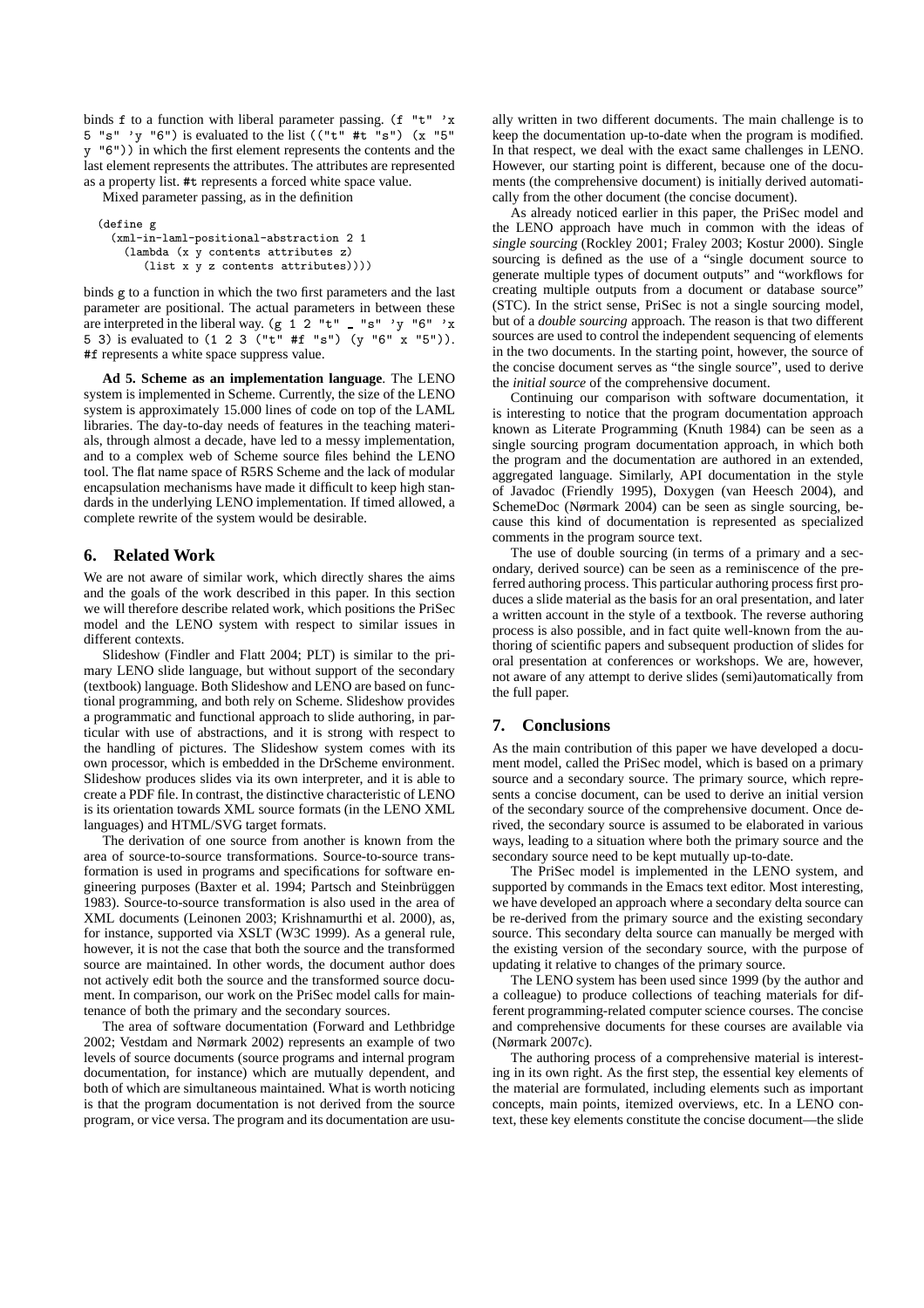presentation. As the second step, the key elements are plumbed together by adding additional contents, such as intro, outro, and explanations. For the materials mentioned above, we have found this two-step authoring process both interesting and rewarding. The process encourages the author to concentrate on the essentials in the first phase. The second phase is concentrated on consolidation and additional explanations, in order to make the material selfcontained and approachable without an accompanying oral presentation. The comprehensive document, as delivered by the tool, is typically affected by the process through which is has been created. The itemized lists, which dominate most slide presentations, can either be used as introductory overviews or for summary purposes.

Our concrete experience with the PriSec model is gained within the area of computer science teaching materials. We hypothesize, however, that the model can be used in other situations where concise and comprehensive documents with massive overlaps are needed. We also hypothesize that the two-step authoring process, as discussed above, can be beneficial in these situations.

LENO is free software, bundled with LAML, and available from the LAML home page (Nørmark 2007d). The LENO home page (Nørmark 2003a) holds all available LENO resources, including a gentle introduction, examples, and a tutorial.

#### **Acknowledgement**

I wish to thank the anonymous reviewers for valuable input to the final version of the paper.

## **References**

- Ira D. Baxter, Christopher Pidgeon, and Michael Mehlich. DMS: Program transformations for practical scalable software evolution. In *The proceedings of the 26th international conference on software engineering*. IEEE Computer Society, 1994.
- Jim Bender. WebIt! http://celtic.benderweb.net/webit/.
- Robert Bruce Findler and Matthew Flatt. Slideshow: Functional presentations. In *Proceedings of the Ninth ACM SIGPLAN International Conference on Functional Programming*, pages 224–235. ACM Press, September 2004.
- Andrew Forward and Timothy C. Lethbridge. The relevance of software documentation, tools and technologies: a survey. In *DocEng '02: Proceedings of the 2002 ACM symposium on Document engineering*, pages 26–33. ACM Press, 2002. ISBN 1-58113-594-7. URL http://doi.acm.org/- 10.1145/585058.585065.
- Liz Fraley. Beyond theory: Making single-sourcing actually work. In *Proceedings of the 21st annual international conference on Documentation*, pages 52–59. ACM Press, 2003.
- Lisa Friendly. The design of distributed hyperlinked programming documentation. In Sylvain Frass, Franca Garzotto, Toms Isakowitz, Jocelyne Nanard, and Marc Nanard, editors, *Proceedings of the International Workshop on Hypermedia Design (IWHD'95), Montpellier, France*, 1995.
- Richard Kelsey, William Clinger, and Jonathan Rees. Revised<sup>5</sup> report on the algorithmic language Scheme. *Higher-Order and Symbolic Computation*, 11(1):7–105, August 1998. URL http://www.schemers.org/Documents/- Standards/R5RS/r5rs.pdf.
- Oleg Kiselyov. SXML, August 2002. URL http://okmij.org/ ftp/Scheme/SXML.html.
- Donald E. Knuth. Literate programming. *The Computer Journal*, May 1984.
- Josef Kolbitsch and Hermann Maurer. Transclusion in an HTMLbased environment. *Journal of Computing and Information Technology*, 14(2):161–174, 2006.
- Pamela Kostur. Information modeling for single sourcing. In *18th Annual Conference on Computer Documentation - IPCC, SIGDOC 2000*, pages 333–342. ACM and IEEE, 2000.
- Shriram Krishnamurthi, Kathryn E. Gray, and Paul T. Graunke. Transformation-by-example for XML. In E. Pontelli and V. Santos Costa, editors, *PADL 2000*, LNCS 1753, pages 249–262. Springer Verlag, 2000.
- Paula Leinonen. Automating XML document structure transformations. In *DocEng'03*, pages 26–28. ACM Press, November 2003.
- Theodor Holm Nelson. The heart of connection: Hypermedia unified by transclusion. *Communication of the ACM*, 38(8):31– 33, August 1995.
- Kurt Nørmark. Programmatic WWW authoring using Scheme and LAML. In *The proceedings of the Eleventh International World Wide Web Conference - The web engineering track*, May 2002. URL http://www2002.org/CDROM/alternate/296/.
- Kurt Nørmark. Web programming in Scheme with LAML. *Journal of Functional Programming*, 15(1):53–65, January 2005. URL http://www.cs.aau.dk/∼normark/laml/ papers/web-programming-laml.pdf.
- Kurt Nørmark. The LENO home page, 2003a. URL http:- //www.cs.aau.dk/∼normark/leno/.
- Kurt Nørmark. The why and wherefore of the LENO system, August 2003b. URL http://www.cs.aau.dk/∼normark/ laml/papers/leno/why-and-wherefore.pdf.
- Kurt Nørmark. Functional programming in Scheme with web programming examples, 2003c. URL http:- //www.cs.aau.dk/∼normark/prog3-03/html/notes/ theme-index.html.
- Kurt Nørmark. Scheme program documentation tools. In Olin Shivers and Oscar Waddell, editors, *Proceedings of the Fifth Workshop on Scheme and Functional Programming*, pages 1–11. Department of Computer Science, Indiana University, September 2004. URL http://www.cs.aau.dk/∼normark/laml/ papers/documentation-tools.pdf. Technical Report 600.
- Kurt Nørmark. A graph library extension of SVG. In *Proceedings of SVG Open 2007, Tokyo, Japan*, September 2007a. URL http://www.cs.aau.dk/∼normark/laml/ papers/svg-open-2007/paper.html.
- Kurt Nørmark. Object-oriented programming in C# for C programmers, 2007b. URL http://www.cs.aau. dk/∼normark/oop-07/html/notes/theme-index.html.
- Kurt Nørmark. Web resources of the current paper, August 2007c. URL http://www.cs.aau.dk/∼normark/cc.html.
- Kurt Nørmark. The LAML home page, 2007d. URL http:// www.cs.aau.dk/∼normark/laml/.
- H. Partsch and R. Steinbrüggen. Program transformation systems. *ACM Computing Surveys*, 15(3):199–236, 1983.
- PLT. PLT slideshow. URL http://www.plt-scheme.org/ software/slideshow/.
- Ann Rockley. The impact of single sourcing technology. *Technical Communication*, 48(2):189–193, 2001.
- Manuel Serrano. Skribe, 2006. URL http://www-sop.inria. fr/mimosa/fp/Skribe/.
- Manuel Serrano and Erick Gallesio. This is Scribe! In *Workshop on Scheme and Functional Programming (2002)*, October 2002. URL http://www-sop.inria.fr/mimosa/Manuel.-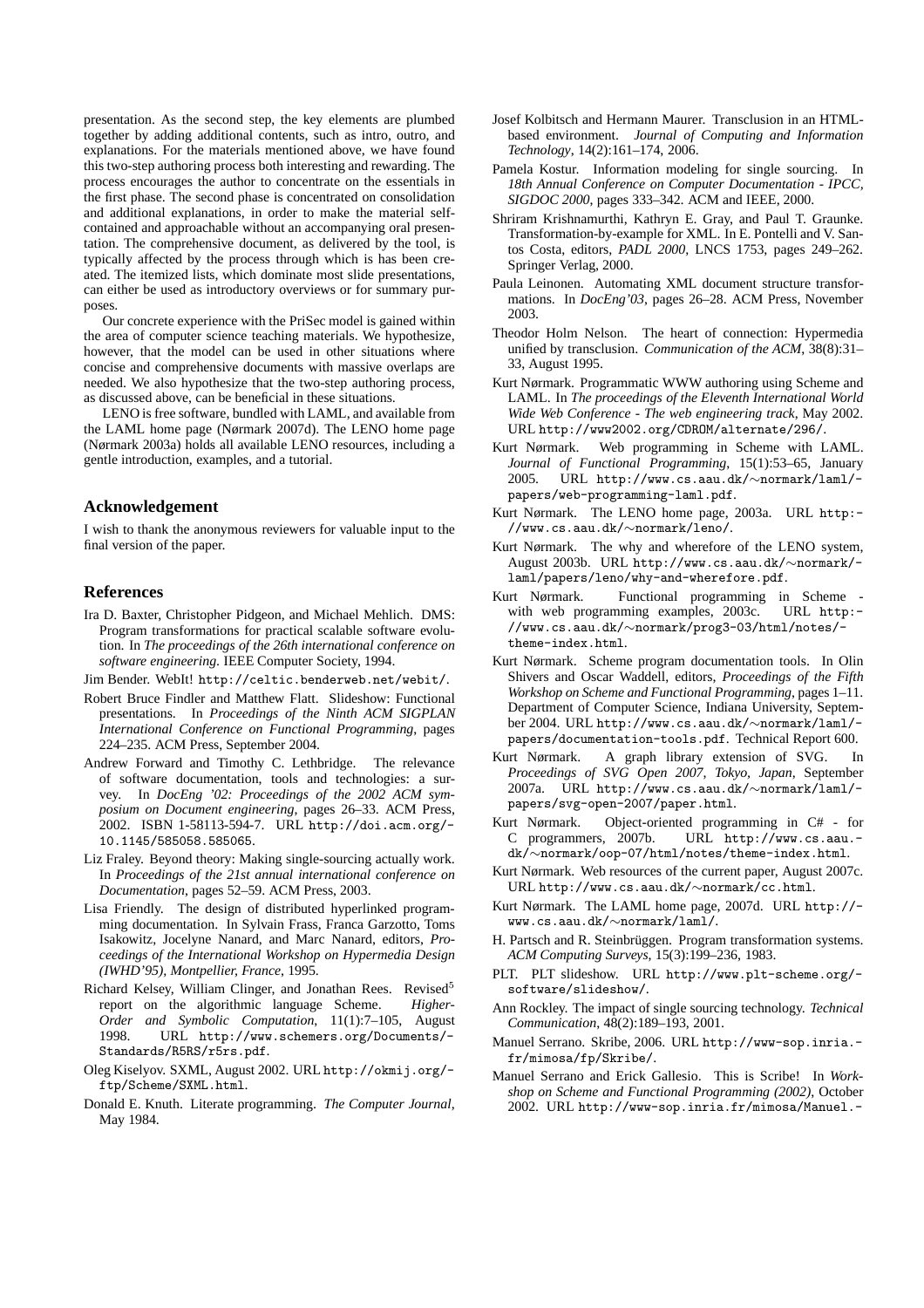Serrano/scribe/doc/scribe.html.

STC. URL http://www.stcsig.org/ss/.

- Dimitri van Heesch. Doxygen, 2004. URL http://www. doxygen.org.
- Thomas Vestdam and Kurt Nørmark. Aspects of internal program documentation - an elucidative perspective. In *10th International Workshop on Program Comprehension*. IEEE, June 2002. URL http://dopu.cs.aau.dk/publications/ aspects-paper.pdf.
- W3C. Scalable vector graphics (SVG) 1.1 specification, January 2003. URL http://www.w3.org/TR/SVG11/.
- W3C. Extensible markup language (XML) 1.0, February 1998. URL http://www.w3.org/TR/REC-xml. http://www.w3. org/TR/REC-xml.
- W3C. Extensible stylesheet language (XSL) version 1.0. Technical report, W3C, November 2000. URL http://www.w3.org/- TR/xsl/.
- W3C. XSL transformations (XSLT) version 1.0. W3C Recommendation, November 1999. URL http://www.w3.org/TR/xslt.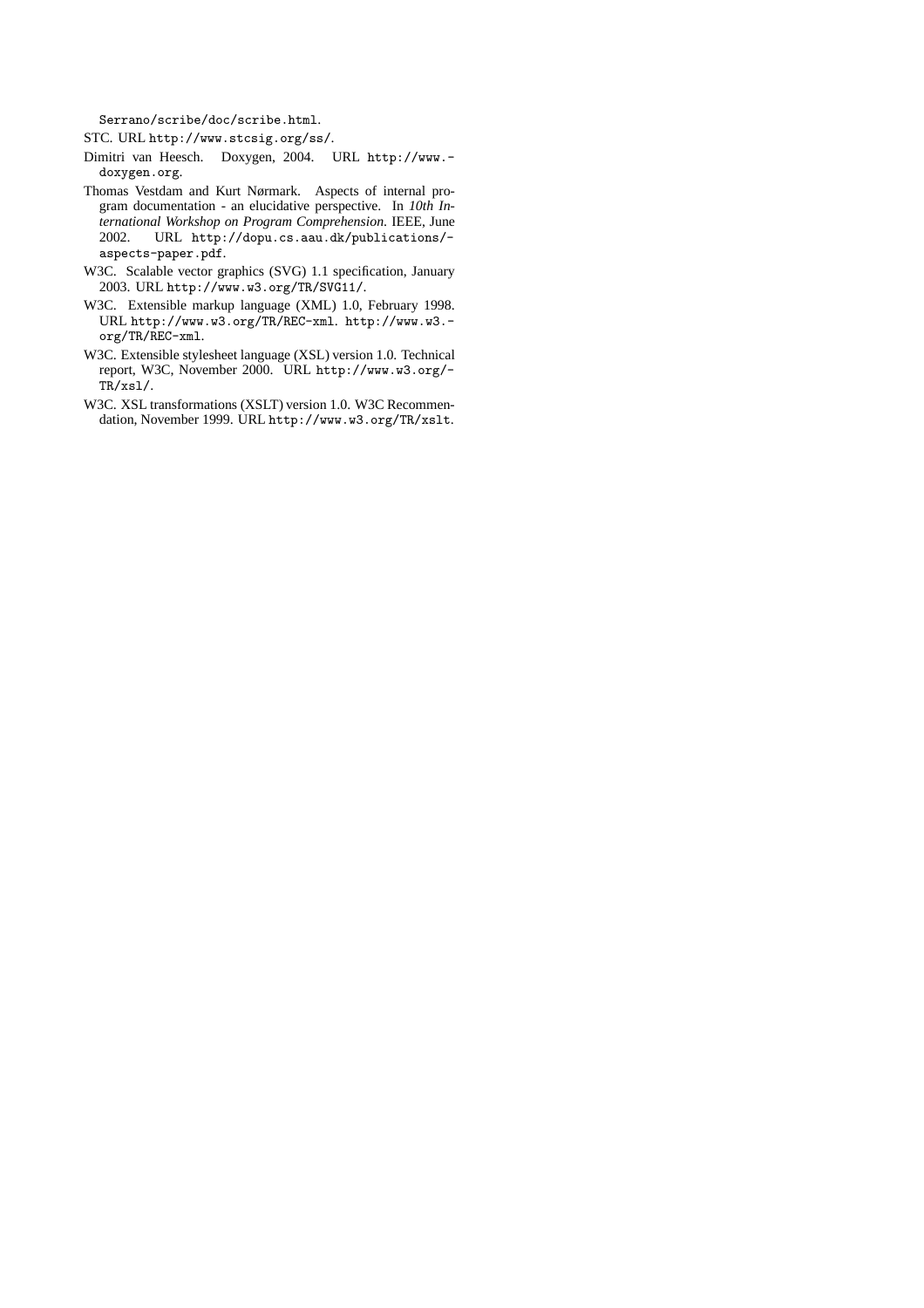## **A. An example**

In this appendix we show the primary and secondary sources of a simple LENO demo material. The Scheme sources, corresponding XML sources, and the resulting HTML documents are available as web resources of this paper (Nørmark 2007c). The web resources are located at http://www.cs.aau.dk/∼normark/cc.html.

## **A.1 The primary source**

The primary source of a simple slide presentation is shown first. The list of leno-front-matters attributes has been abbreviated.

```
(load (string-append laml-dir "laml.scm"))
(laml-style "xml-in-laml/lecture-notes/lecture-notes")
(leno-front-matters
  (front-title "Concise and Comprehensive Documents")
  (front-author "Kurt Normark")
  (front-affiliation "Aalborg University")
  (front-abstract
    "An ultra brief exposition of the relations between
    concise and comprehensive documents")
  'slide-view "true" 'annotated-slide-view "false"
  'aggregated-view "false" 'theme-view "true"
  'primary-view "slide-view" 'scheme-prefix "pre-notes.scm"
  'scheme-suffix "post-notes.scm"
  'css-prestylesheet "large-size" 'css-stylesheet "original"
  'theme-auto-process "false" 'theme-source "new"
 ; Some attributes have been elided in this version
\lambda(begin-notes)
(note-page 'id "intro-sec" (section-title "Introduction"))
(note-page 'id "intro"
  (title (main-text "Introduction"))
  (point 'id "pt1"
   (main-text
    "This paper is about derivation of a comprehensive document from a concise document"))
  (items 'id "it1"
   (item (main-text "Outline:")
    (items (item (main-text "Model"))
           (item (main-text "The LENO system"))
           (item (main-text "Conclusions"))))))
(note-page 'id "model-sec" (section-title "Model"))
(note-page 'id "primsec"
  (title (main-text "The Prisec model"))
  (concept-list 'id "con1" (concept 'concept-name "Prisec"
     (main-text "The Prisec model is a model with a primary and secondary source
                 of the concise and comprehensive documents resp." )))
  (items 'id "it1"
   (item (main-text "Issues:")
    (items (item (main-text "Derivation of the secondary source from the primary source"))
           (item (main-text "Consistency between the sources "))
           (item (main-text "An alternative to a single source model")))))
  (point 'id "pt1" (main-text "LENO implements the Primsec model")))
(note-page 'id "leno-sec" (section-title "LENO"))
(note-page 'id "leno-prim"
  (title (main-text "The primary LENO source"))
  (point 'id "pt1" (main-text "LENO is an XML-based presentation tool in the LAML family"))
  (cross-references 'id "cr1"
   (internet-reference 'href "http://www.cs.aau.dk/~normark/laml/" (main-text "LAML")))
  (items 'id "it1"
   (item (main-text "LENO primary source characteristics:")
    (items (item (main-text "Slide view, annotated slide view, and aggregated view"))
           (item (main-text "Aims at elimination of duplicated source elements"))
           (item (main-text "Structured as sectioned lectures and slide pages")))))
  (point 'id "pt2" (main-text "A secondary source can be derived from the primary source ")))
```